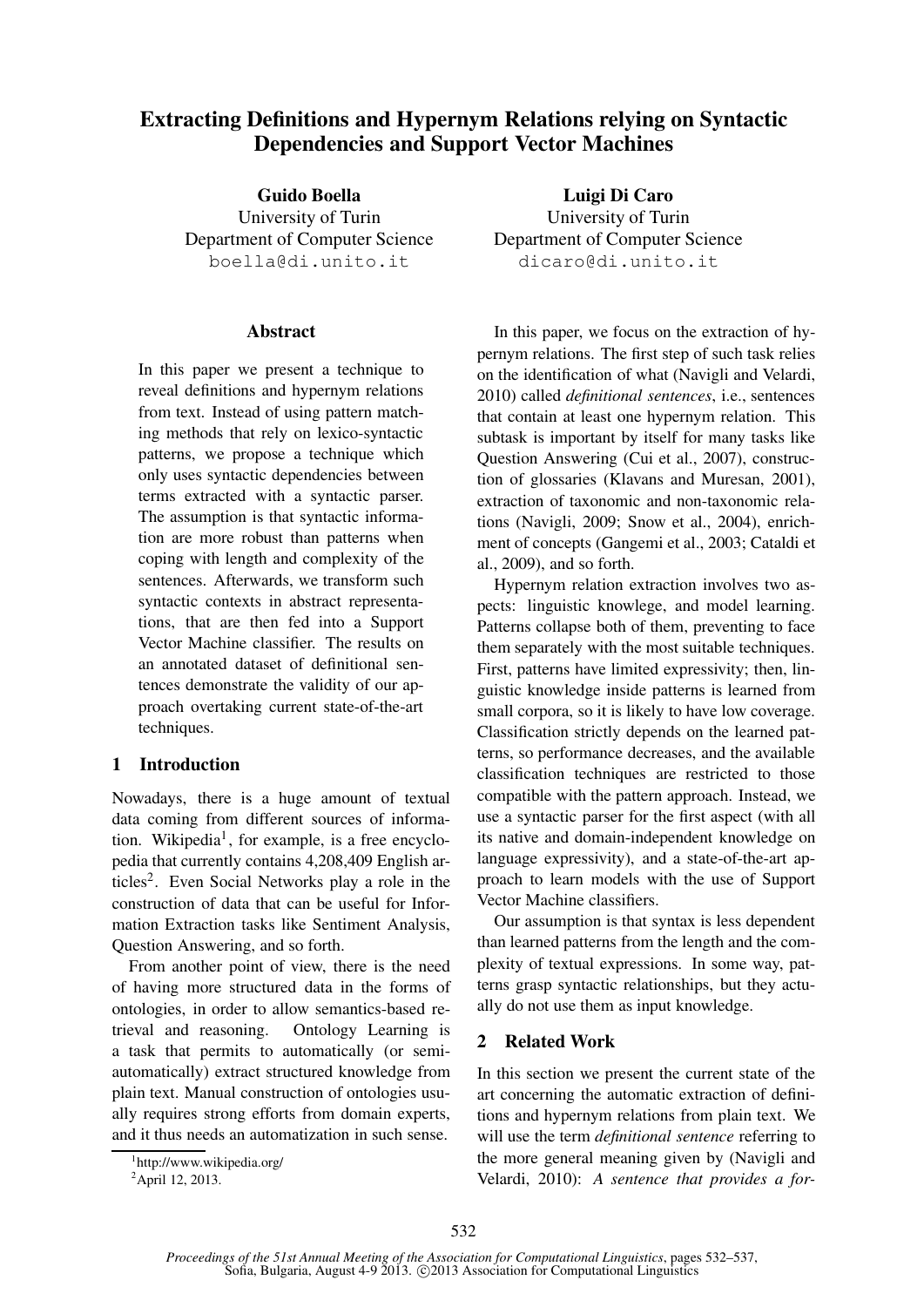*mal explanation for the term of interest*, and more specifically as a sentence containing at least one hypernym relation.

So far, most of the proposed techniques rely on lexico-syntactic patterns, either manually or semiautomatically produced (Hovy et al., 2003; Zhang and Jiang, 2009; Westerhout, 2009). Such patterns are sequences of words like "*is a*" or "*refers to*", rather than more complex sequences including part-of-speech tags.

In the work of (Westerhout, 2009), after a manual identification of types of definitions and related patterns contained in a corpus, he successively applied Machine Learning techniques on syntactic and location features to improve the results.

A fully-automatic approach has been proposed by (Borg et al., 2009), where the authors applied genetic algorithms to the extraction of English definitions containing the keyword "*is*". In detail, they assign weights to a set of features for the classification of definitional sentences, reaching a precision of 62% and a recall of 52%.

Then, (Cui et al., 2007) proposed an approach based on *soft patterns*, i.e., probabilistic lexicosemantic patterns that are able to generalize over rigid patterns enabling partial matching by calculating a generative degree-of-match probability between a test instance and the set of training instances.

Similarly to our approach, (Fahmi and Bouma, 2006) used three different Machine Learning algorithms to distinguish actual definitions from other sentences also relying on syntactic features, reaching high accuracy levels.

The work of (Klavans and Muresan, 2001) relies on a rule-based system that makes use of "cue phrases" and structural indicators that frequently introduce definitions, reaching 87% of precision and 75% of recall on a small and domain-specific corpus.

As for the task of definition extraction, most of the existing approaches use symbolic methods that are based on lexico-syntactic patterns, which are manually crafted or deduced automatically. The seminal work of (Hearst, 1992) represents the main approach based on fixed patterns like " $NP_x$ *is a/an*  $NP_y$ " and " $NP_x$  *such as*  $NP_y$ ", that usually imply  $\langle x \text{ IS-A } y \rangle$ .

The main drawback of such technique is that it does not face the high variability of how a relation can be expressed in natural language. Still, it generally extracts single-word terms rather than wellformed and compound concepts. (Berland and Charniak, 1999) proposed similar lexico-syntactic patterns to extract *part-whole* relationships.

(Del Gaudio and Branco, 2007) proposed a rulebased approach to the extraction of hypernyms that, however, leads to very low accuracy values in terms of Precision.

(Ponzetto and Strube, 2007) proposed a technique to extract hypernym relations from Wikipedia by means of methods based on the connectivity of the network and classical lexicosyntactic patterns. (Yamada et al., 2009) extended their work by combining extracted Wikipedia entries with new terms contained in additional web documents, using a distributional similarity-based approach.

Finally, pure statistical approaches present techniques for the extraction of hierarchies of terms based on words frequency as well as cooccurrence values, relying on clustering procedures (Candan et al., 2008; Fortuna et al., 2006; Yang and Callan, 2008). The central hypothesis is that similar words tend to occur together in similar contexts (Harris, 1954). Despite this, they are defined by (Biemann, 2005) as *prototype-based ontologies* rather than formal terminological ontologies, and they usually suffer from the problem of data sparsity in case of small corpora.

### **3 Approach**

In this section we present our approach to identify hypernym relations within plain text. Our methodology consists in relaxing the problem into two easier subtasks. Given a relation  $rel(x, y)$  contained in a sentence, the task becomes to find 1) a possible  $x$ , and 2) a possible  $y$ . In case of more than one possible  $x$  or  $y$ , a further step is needed to associate the correct  $x$  to the right  $y$ .

By seeing the problem as two different classification problems, there is no need to create abstract patterns between the target terms. In addition to this, the general problem of identifying definitional sentences can be seen as to find at least one  $x$  and one  $y$  in a sentence.

#### **3.1 Local Syntactic Information**

Dependency parsing is a procedure that extracts syntactic dependencies among the terms contained in a sentence. The idea is that, given a hypernym relation, hyponyms and hypernyms may be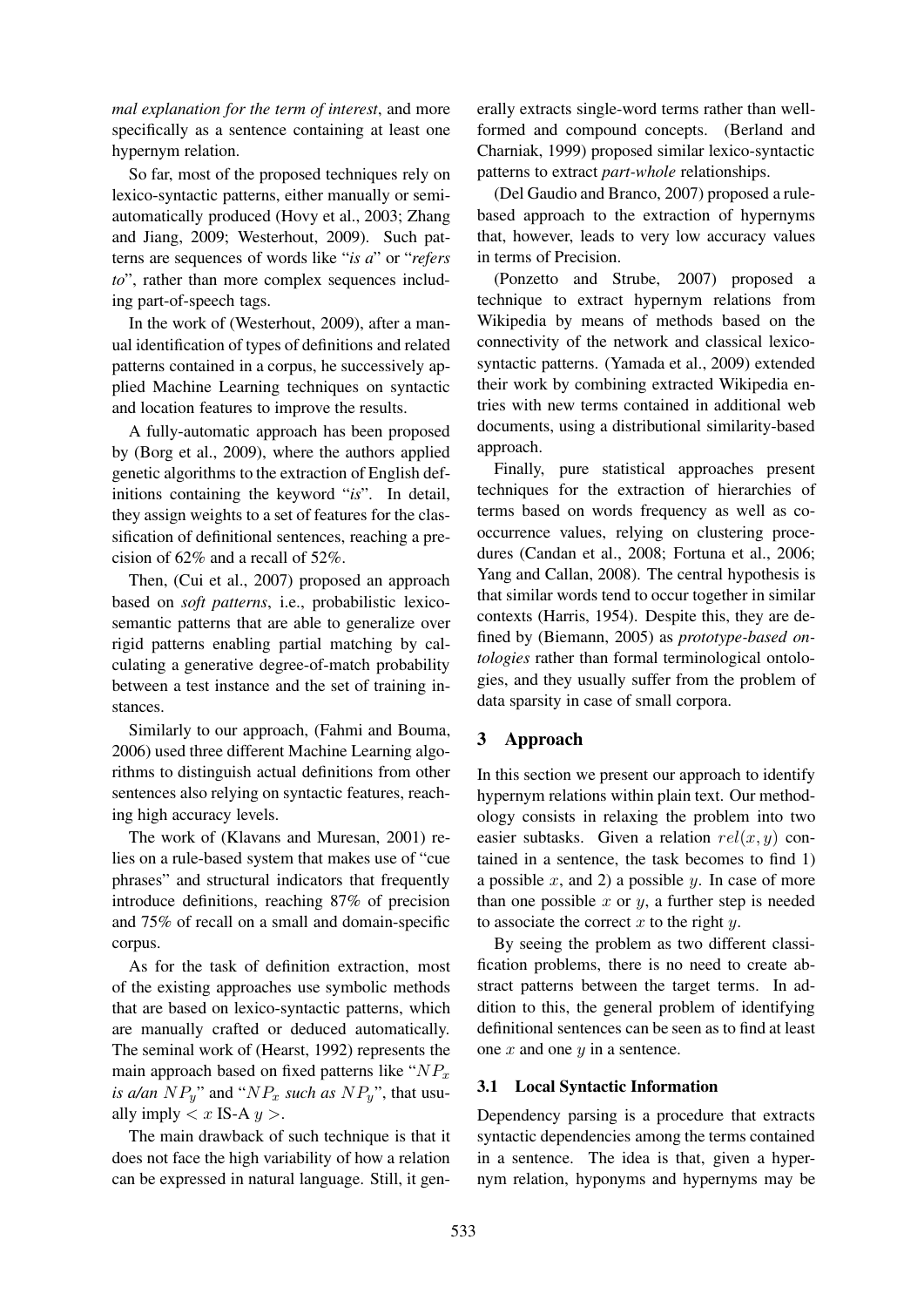characterized by specific sets of syntactic contexts. According to this assumption, the task can be seen as a classification problem where each term in a sentence has to be classified as hyponym, hypernym, or neither of the two.

For each noun, we construct a textual representation containing its syntactic dependencies (i.e., its syntactic context). In particular, for each syntactic dependency  $dep(a, b)$  (or  $dep(b, a)$ ) of a target noun a, we create an abstract token<sup>3</sup> dep $target-\hat{b}$  (or  $dep-\hat{b}$ -target), where  $\hat{b}$  becomes the generic string "*noun*" in case it is another noun; otherwise it is equal to b. This way, the nouns are transformed into abstract strings; on the contrary, no abstraction is done for verbs.

For instance, let us consider the sentence "*The Albedo of an object is the extent to which it diffusely reflects light from the sun*". After the Part-Of-Speech annotation, the parser will extract a series of syntactic dependencies like "*det(Albedo, The)*", "*nsubj(extent, Albedo)*", "*prepof(Albedo, object)*", where *det* identifies a determiner, *nsubj* represents a noun phrase which is the syntactic subject of a clause, and so forth<sup>4</sup>. . Then, such dependencies will be transformed in abstract terms like "*det*-*target*-*the*", "*nsubj*-*noun*-*target*", and "*prepof*-*target*-*noun*". These triples represent the feature space on which the Support Vector Machine classifiers will construct the models.

### **3.2 Learning phase**

Our model assumes a transformation of the local syntactic information into labelled numeric vectors. More in detail, given a sentence S annotated with the terms linked by the hypernym relation, the system produces as many input instances as the number of nouns contained in S. For each noun  $n$  in  $S$ , the method produces two instances  $S_x^n$  and  $S_y^n$ , associated to the label *positive* or *negative* depending on their presence in the target relation (i.e., as x or y respectively). If a noun is not involved in a hypernym relation, both the two instances will have the label *negative*. At the end of this process, two training sets are built, i.e., one for each relation argument, namely the  $x$ -set and the y-set. All the instances of both the datasets are then transformed into numeric vectors according to the Vector Space Model (Salton et al., 1975), and are finally fed into a Support Vector Machine classifier<sup>5</sup> (Cortes and Vapnik, 1995). We refer to the two resulting models as the  $x$ -model and the y-model. These models are binary classifiers that, given the local syntactic information of a noun, estimate if it can be respectively an  $x$  or a  $y$  in a hypernym relation.

Once the x-model and the y-model are built, we can both classify definitional sentences and extract hypernym relations. In the next section we deepen our proposed strategy in that sense.

The whole set of instances of all the sentences are fed into two Support Vector Machine classifiers, one for each target label (i.e.,  $x$  and  $y$ ).

At this point, it is possible to classify each term as possible  $x$  or  $y$  by querying the respective classifiers with its local syntactic information.

### **4 Setting of the Tasks**

In this section we present how our proposed technique is able to classify definitional sentences unraveling hypernym relations.

### **4.1 Classification of definitional sentences**

As already mentioned in previous sections, we label as *definitional* all the sentences that contain at least one noun  $n$  classified as  $x$ , and one noun  $m$ classified as y (where  $n \neq m$ ). In this phase, it is not further treated the case of having more than one  $x$  or  $y$  in one single sentence. Thus, given an input sentence:

- 1. we extract all the nouns (POS-tagging),
- 2. we extract all the syntactic dependencies of the nouns (dependency parsing),
- 3. we fed each noun (i.e., its instance) to the  $x$ model and to the  $y$  model,
- 4. we check if there exist at least one noun classified as x and one noun classified as  $u$ : in this case, we classify the sentences as *definitional*.

#### **4.2 Extraction of hypernym relations**

Our method for extracting hypernym relations makes use of both the x-model and the y-model as for the the task of classifying definitional sentences. If exactly one  $x$  and one  $y$  are identified

<sup>&</sup>lt;sup>3</sup>We make use of the term "abstract" to indicate that some words are replaced with more general entity identifiers.<br>
<sup>4</sup>A complete overview of the

<sup>&</sup>lt;sup>4</sup>A complete overview of the Stan-<br>ford dependencies is available at dependencies is available at http://nlp.stanford.edu/software/dependencies manual.pdf.

 $5$ We used the Sequential Minimal Optimization implementation of the Weka framework (Hall et al., 2009).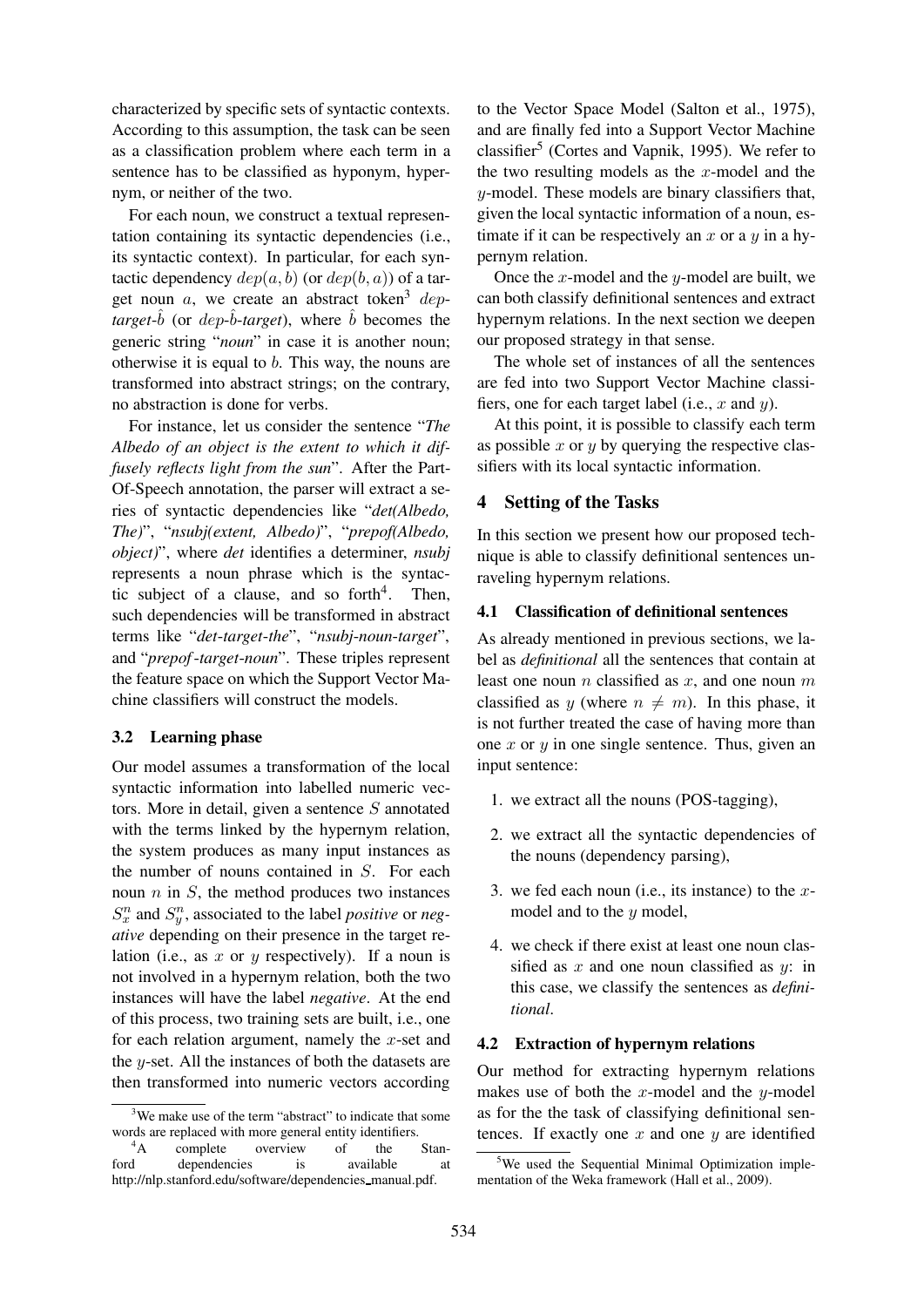in the same sentence, they are directly connected and the relation is extracted. The only constraint is that  $x$  and  $y$  must be connected within the same parse tree.

Now, considering our target relation  $hyp(x, y)$ , in case the sentence contains more than one noun that is classified as  $x$  (or  $y$ ), there are two possible scenarios:

- 1. there are actually more than one  $x$  (or  $y$ ), or
- 2. the classifiers returned some false positive.

Up to now, we decided to keep all the possible combinations, without further filtering operations<sup>6</sup> . Finally, in case of multiple classifications of both x and y, i.e., if there are multiple x and multiple  $y$  at the same time, the problem becomes to select which x is linked to which  $y^7$ . To do this, we simply calculate the distance between these terms in the parse tree (the closer the terms, the better the connection between the two). Nevertheless, in the used corpus, only around 1.4% of the sentences are classified with multiple  $x$  and  $y$ .

Finally, since our method is able to extract single nouns that can be involved in a hypernym relation, we included modifiers preceded by preposition "of", while the other modifiers are removed. For example, considering the sentence "An Archipelago is a chain of islands", the whole chunk "chain of islands" is extracted from the single triggered noun chain.

### **5 Evaluation**

In this section we present the evaluation of our approach, that we carried out on an annotated dataset of definitional sentences (Navigli et al., 2010). The corpus contains 4,619 sentences extracted from Wikipedia, and only 1,908 are annotated as *definitional*. On a first instance, we test the classifiers on the extraction of hyponyms  $(x)$  and hypernyms  $(y)$  from the definitional sentences, independently. Then, we evaluate the classification of definitional sentences. Finally, we evaluate the ability of our technique when extracting whole hypernym relations. With the used dataset, the constructed training sets for the two classifiers  $(x$ -set and  $y$ -set) resulted to have approximately 1,500 features.

| Alg.           | $\boldsymbol{P}$ | R.    | F     | Acc      |
|----------------|------------------|-------|-------|----------|
| WCL-3          | 98.8%            | 60.7% | 75.2% | 83.4%    |
| Star P.        | 86.7%            | 66.1% | 75.0% | $81.8\%$ |
| <b>Bigrams</b> | 66.7%            | 82.7% | 73.8% | 75.8%    |
| Our sys.       | 88.0%            | 76.0% | 81.6% | 89.6%    |

Table 1: Evaluation results for the classification of definitional sentences, in terms of Precision  $(P)$ , Recall  $(R)$ , F-Measure  $(F)$ , and Accuracy  $(Acc)$ , using 10-folds cross validation. For the WCL-3 approach and the Star Patterns see (Navigli and Velardi, 2010), and (Cui et al., 2007) for Bigrams.

| Algorithm            |        |             |        |
|----------------------|--------|-------------|--------|
| WCL-3                | 78.58% | $60.74\%$ * | 68.56% |
| Our system $83.05\%$ |        | 68.64%      | 75.16% |

Table 2: Evaluation results for the hypernym relation extraction, in terms of Precision (P), Recall  $(R)$ , and F-Measure  $(F)$ . For the WCL-3 approach, see (Navigli and Velardi, 2010). These results are obtained using 10-folds cross validation (**\*** Recall has been inherited from the definition classification task, since no indication has been reported in their contribution).

#### **5.1 Results**

In this section we present the evaluation of our technique on both the tasks of classifying definitional sentences and extracting hypernym relations. Notice that our approach is susceptible from the errors given by the POS-tagger<sup>8</sup> and the syntactic parser<sup>9</sup>. In spite of this, our approach demonstrates how syntax can be more robust for identifying semantic relations. Our approach does not make use of the full parse tree, and we are not dependent on a complete and correct result of the parser.

The goal of our evaluation is twofold: first, we evaluate the ability of classifying definitional sentences; finally, we measure the accuracy of the hypernym relation extraction.

A definitional sentences is extracted only if at least one  $x$  and one  $y$  are found in the same sentence. Table 1 shows the accuracy of the approach for this task. As can be seen, our proposed approach has a high Precision, with a high Recall. Although Precision is lower than the pat-

<sup>&</sup>lt;sup>6</sup>We only used the constraint that  $x$  has to be different from  $y$ .

 $\alpha$ <sup>7</sup>Notice that this is different from the case in which a single noun is labeled as both  $x$  and  $y$ .

<sup>8</sup> http://nlp.stanford.edu/software/tagger.shtml

<sup>9</sup> http://www-nlp.stanford.edu/software/lex-parser.shtml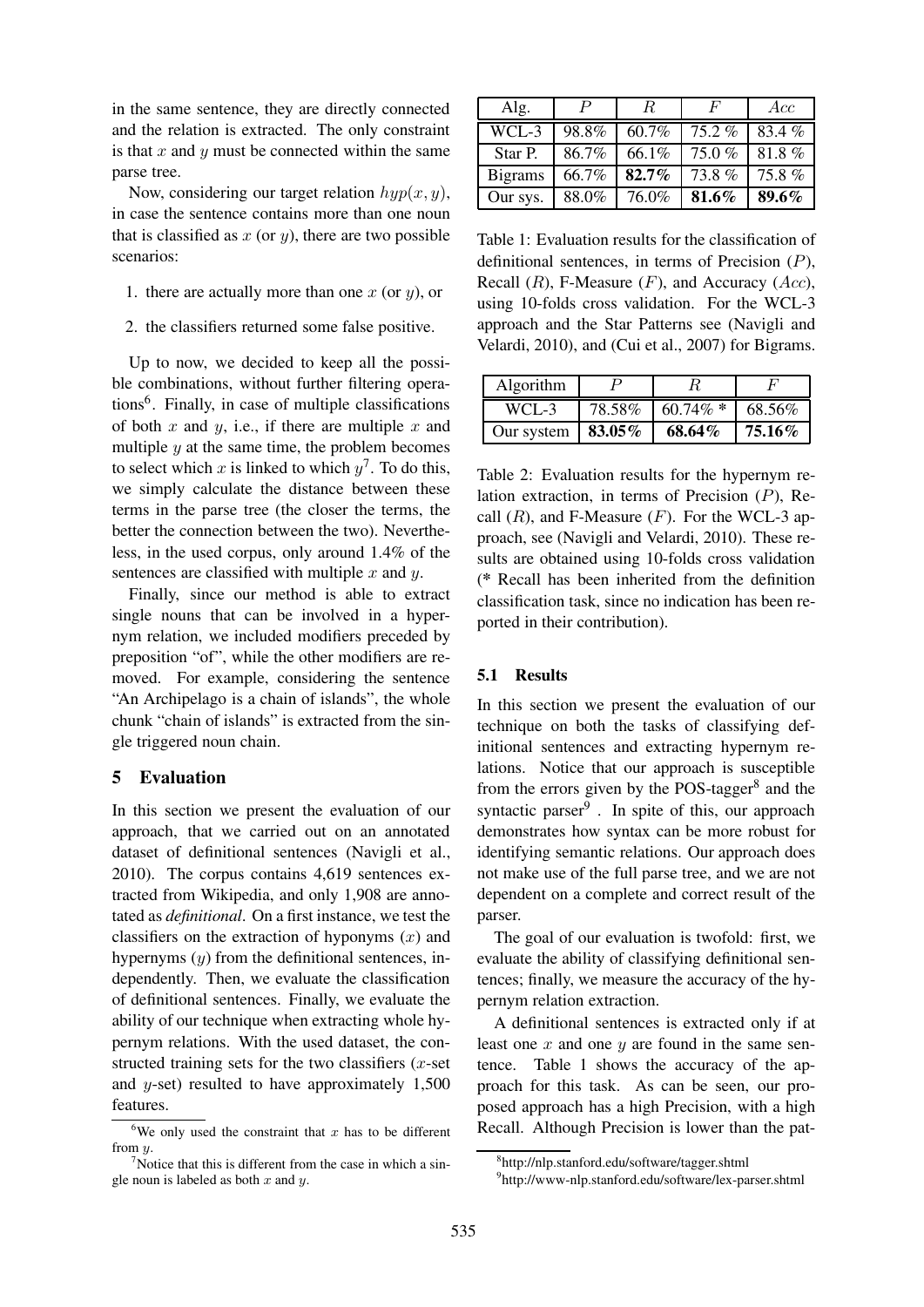tern matching approach proposed by (Navigli and Velardi, 2010), our Recall is higher, leading to an higher overall F-Measure.

Table 2 shows the results of the extraction of the whole hypernym relations. Note that our approach has high levels of accuracy. In particular, even in this task, our system outperforms the pattern matching algorithm proposed by (Navigli and Velardi, 2010) in terms of Precision and Recall.

### **6 Conclusion and Future Work**

We presented an approach to reveal definitions and extract underlying hypernym relations from plain text, making use of local syntactic information fed into a Support Vector Machine classifier. The aim of this work was to revisit these tasks as classical supervised learning problems that usually carry to high accuracy levels with high performance when faced with standard Machine Learning techniques. Our first results on this method highlight the validity of the approach by significantly improving current state-of-the-art techniques in the classification of definitional sentences as well as in the extraction of hypernym relations from text. In future works, we aim at using larger syntactic contexts. In fact, currently, the detection does not surpass the sentence level, while taxonomical information can be even contained in different sentences or paragraphs. We also aim at evaluating our approach on the construction of entire taxonomies starting from domain-specific text corpora, as in (Navigli et al., 2011; Velardi et al., 2012). Finally, the desired result of the task of extracting hypernym relations from text (as for any semantic relationships in general) depends on the domain and the specific later application. Thus, we think that a precise evaluation and comparison of any systems strictly depends on these factors. For instance, given a sentence like "In mathematics, computing, linguistics and related disciplines, an algorithm is a sequence of instructions" one could want to extract only "instructions" as hypernym (as done in the annotation), rather than the entire chunk "sequence of instructions" (as extracted by our technique). Both results can be valid, and a further discrimination can only be done if a specific application or use of this knowlege is taken into consideration.

### **References**

- M. Berland and E. Charniak. 1999. Finding parts in very large corpora. In *Annual Meeting Association for Computational Linguistics*, volume 37, pages 57–64. Association for Computational Linguistics.
- C. Biemann. 2005. Ontology learning from text: A survey of methods. In *LDV forum*, volume 20, pages 75–93.
- C. Borg, M. Rosner, and G. Pace. 2009. Evolutionary algorithms for definition extraction. In *Proceedings of the 1st Workshop on Definition Extraction*, pages 26–32. Association for Computational Linguistics.
- K.S. Candan, L. Di Caro, and M.L. Sapino. 2008. Creating tag hierarchies for effective navigation in social media. In *Proceedings of the 2008 ACM workshop on Search in social media*, pages 75–82. ACM.
- Mario Cataldi, Claudio Schifanella, K Selcuk Candan, Maria Luisa Sapino, and Luigi Di Caro. 2009. Cosena: a context-based search and navigation system. In *Proceedings of the International Conference on Management of Emergent Digital EcoSystems*, page 33. ACM.
- C. Cortes and V. Vapnik. 1995. Support-vector networks. *Machine learning*, 20(3):273–297.
- Hang Cui, Min-Yen Kan, and Tat-Seng Chua. 2007. Soft pattern matching models for definitional question answering. *ACM Trans. Inf. Syst.*, 25(2), April.
- R. Del Gaudio and A. Branco. 2007. Automatic extraction of definitions in portuguese: A rule-based approach. *Progress in Artificial Intelligence*, pages 659–670.
- I. Fahmi and G. Bouma. 2006. Learning to identify definitions using syntactic features. In *Proceedings of the EACL 2006 workshop on Learning Structured Information in Natural Language Applications*, pages 64–71.
- B. Fortuna, D. Mladenič, and M. Grobelnik. 2006. Semi-automatic construction of topic ontologies. *Semantics, Web and Mining*, pages 121–131.
- Aldo Gangemi, Roberto Navigli, and Paola Velardi. 2003. The ontowordnet project: Extension and axiomatization of conceptual relations in wordnet. In Robert Meersman, Zahir Tari, and DouglasC. Schmidt, editors, *On The Move to Meaningful Internet Systems 2003: CoopIS, DOA, and ODBASE*, volume 2888 of *Lecture Notes in Computer Science*, pages 820–838. Springer Berlin Heidelberg.
- Mark Hall, Eibe Frank, Geoffrey Holmes, Bernhard Pfahringer, Peter Reutemann, and Ian H Witten. 2009. The weka data mining software: an update. *ACM SIGKDD Explorations Newsletter*, 11(1):10– 18.
- Zellig Harris. 1954. Distributional structure. *Word*, 10(23):146–162.